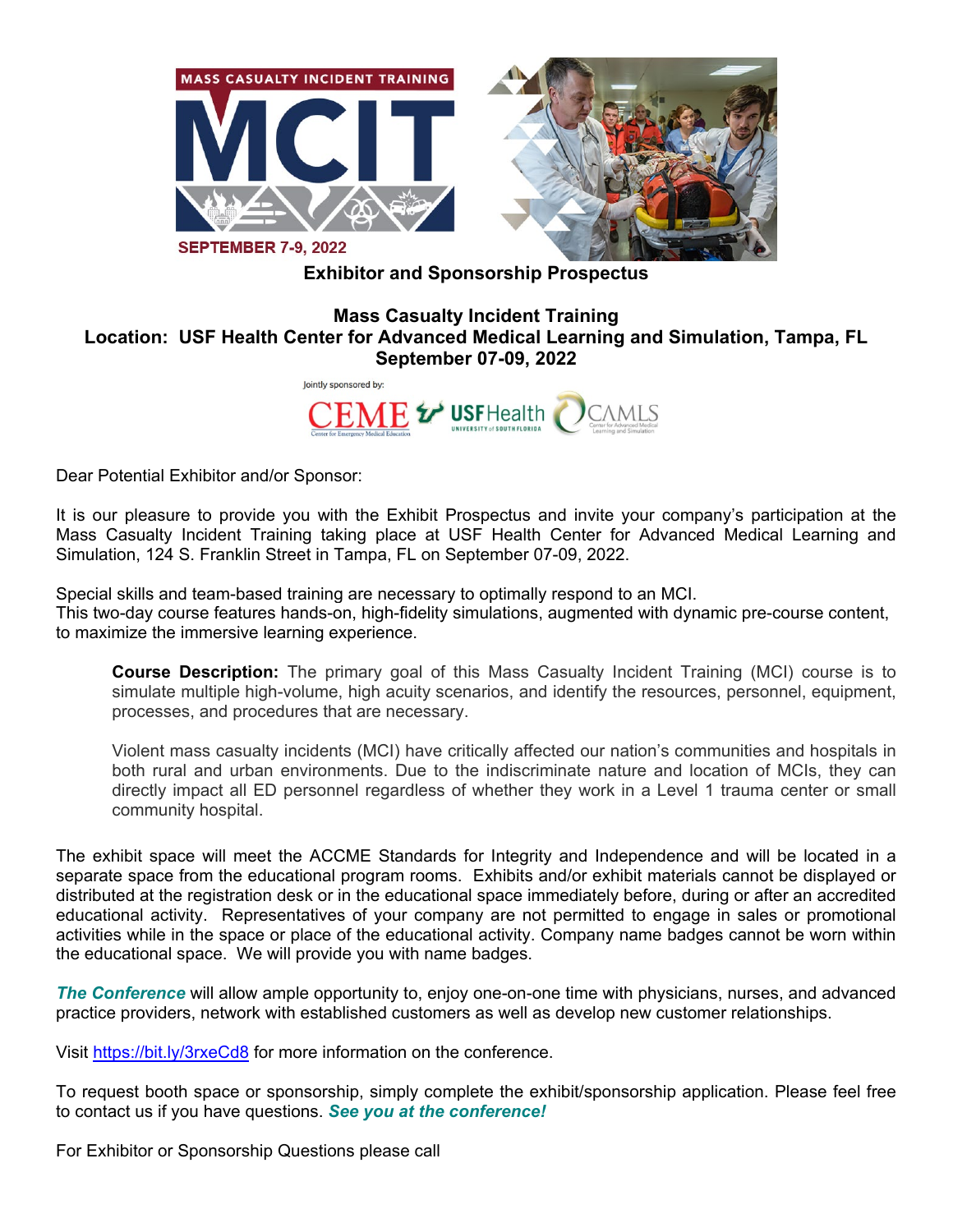| <b>Program Agenda with Exhibit Schedule</b><br>Timetable subject to change |                 |                                                                       |                                               |  |  |  |
|----------------------------------------------------------------------------|-----------------|-----------------------------------------------------------------------|-----------------------------------------------|--|--|--|
| <b>September 07, 2022</b>                                                  |                 |                                                                       |                                               |  |  |  |
| <b>Start Time</b>                                                          | <b>End Time</b> | Program                                                               | <b>Location</b>                               |  |  |  |
| 11:00 AM                                                                   | 12:00 PM        | <b>Registration</b>                                                   | <b>Public Lobby</b>                           |  |  |  |
| 12:00 PM                                                                   | 4:30 PM         | <b>MCI Procedural Lab Training</b>                                    | <b>Surgical Skills Lab</b>                    |  |  |  |
| 1:00 PM                                                                    | 5:00 PM         | <b>Exhibitor Registration and Set up</b>                              |                                               |  |  |  |
| 4:30 PM                                                                    | 5:00 PM         | <b>Q&amp;A Session</b>                                                | <b>Auditorium</b>                             |  |  |  |
| <b>September 08, 2022</b>                                                  |                 |                                                                       |                                               |  |  |  |
| 7:30 AM                                                                    | 8:15 AM         | <b>Registration, Breakfast and Networking</b>                         | <b>Public Lobby and</b><br><b>Dining Room</b> |  |  |  |
| 7:30 AM                                                                    | 8:15 AM         | <b>Exhibitors Open</b>                                                |                                               |  |  |  |
| 8:15 AM                                                                    | 8:30 AM         | <b>Welcome and Introduction</b>                                       | <b>Auditorium</b>                             |  |  |  |
| 8:30 AM                                                                    | 8:45 AM         | Course Overview - What to expect from the                             | <b>Auditorium</b>                             |  |  |  |
| 8:45 AM                                                                    | 9:00 AM         | <b>Introduction Simulation and Psychological Safety</b>               | <b>Auditorium</b>                             |  |  |  |
| 9:00 AM                                                                    | 10:00 AM        | <b>Introductions and Team Building/Ice Breaker</b><br><b>Activity</b> | <b>Auditorium</b>                             |  |  |  |
| 10:00 AM                                                                   | 10:15 AM        | <b>Break and Exhibitors Open</b>                                      |                                               |  |  |  |
| 10:15 AM                                                                   | 12:15 PM        | <b>MCI Incident Scenario Training</b>                                 | <b>Various rooms</b>                          |  |  |  |
| 12:15 PM                                                                   | 1:15 PM         | Lunch, Networking and Exhibitors Open                                 | <b>Dining Room</b>                            |  |  |  |
| $1:15$ PM                                                                  | 3:15 PM         | <b>MCI Incident Scenario Training</b>                                 | <b>Various rooms</b>                          |  |  |  |
| 3:15 PM                                                                    | 3:30 PM         | <b>Break and Exhibitors Open</b>                                      |                                               |  |  |  |
| 3:30 PM                                                                    | 4:30 PM         | <b>MCI Incident Scenario Training</b>                                 | <b>Various room</b>                           |  |  |  |
| 4:30 PM                                                                    | 5:00 PM         | Q&A Session and Wrap up                                               | <b>Auditorium</b>                             |  |  |  |
|                                                                            |                 | <b>September 09, 2022</b>                                             |                                               |  |  |  |
| 7:30 AM                                                                    | 8:30 AM         | <b>Registration, Breakfast and Networking</b>                         | <b>Public Lobby</b>                           |  |  |  |
| 7:30 AM                                                                    | 8:30 AM         | <b>Exhibitors Open</b>                                                |                                               |  |  |  |
| 8:30 AM                                                                    | 9:00 AM         | Lecture: Topic TBD                                                    | <b>Auditorium</b>                             |  |  |  |
| 9:00 AM                                                                    | 10:00 AM        | <b>MCI Incident Scenario Training</b>                                 | <b>Various rooms</b>                          |  |  |  |
| 10:00 AM                                                                   | 10:15 AM        | <b>Break and Exhibitors Open</b>                                      |                                               |  |  |  |
| 10:15 AM                                                                   | 12:15 PM        | <b>MCI Incident Scenario Training</b>                                 | <b>Various rooms</b>                          |  |  |  |
| 12:15 PM                                                                   | 1:15 PM         | Lunch, Networking and Exhibitors Open                                 | <b>Dining Room</b>                            |  |  |  |
| 1:15 PM                                                                    | 5:00 PM         | <b>Exhibitor Tear Down</b>                                            |                                               |  |  |  |
| 1:15 PM                                                                    | 3:15 PM         | <b>MCI Incident Scenario Training</b>                                 | <b>Various rooms</b>                          |  |  |  |
| 3:15 PM                                                                    | 3:30 PM         | Q&A Session and Wrap up                                               | <b>Auditorium</b>                             |  |  |  |
|                                                                            |                 |                                                                       |                                               |  |  |  |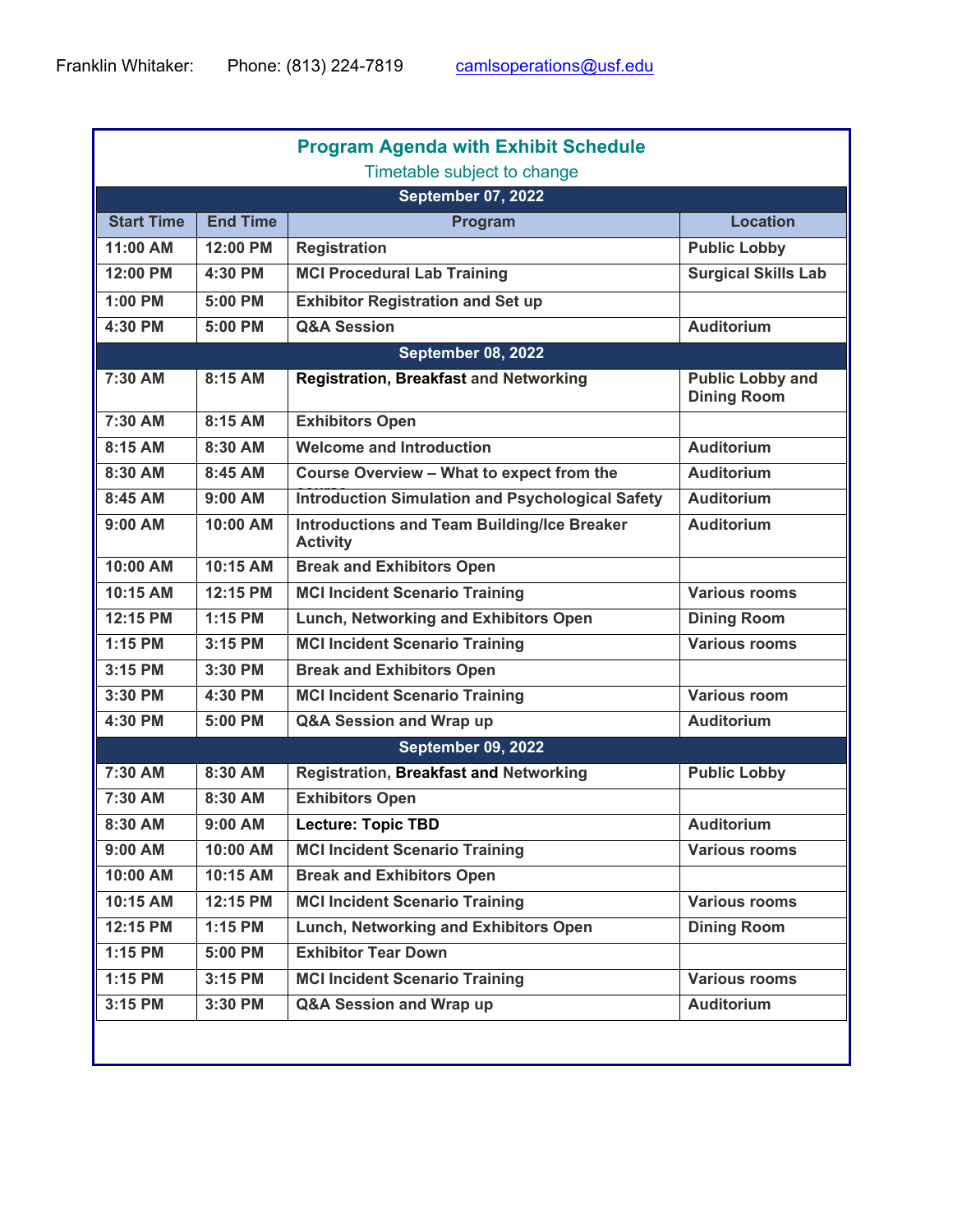## **Purpose of the Exhibits**

The exhibits are an extension of the conference continuing education program. This means of communication is an educational service to meeting registrants and provides useful information about developments, products and services related to their interests and responsibilities.

# **Exhibit Details**

| <b>Small Tabletop display; - \$2500</b>                   | Large Tabletop display: - \$3000 (limited availability)   |
|-----------------------------------------------------------|-----------------------------------------------------------|
| Includes:                                                 | Includes:                                                 |
| • Table 5' $L \times 2'$ W                                | • 2 Tables $5'$ L x 2' W                                  |
| • 2 Chairs                                                | • 3 Chairs                                                |
| • Wi-fi                                                   | • Wi-fi                                                   |
| • 2 Attendees (Conference Registration is a separate fee) | • 3 Attendees (Conference Registration is a separate fee) |
| • Conference Food and Beverage                            | • Access to participants at breaks and during meals       |
|                                                           | • Acknowledgement of support                              |
|                                                           | • Conference Food and Beverage                            |

## **Eligibility for Exhibiting**

Products or services displayed must further the purpose of the meeting and provide an atmosphere conducive to exchanging information relevant to the clinical content of the conference.

Products or services must be related to the clinical content of the conference and relevant to private practice, hospitals, institutions or other health-related facilities.

# **Sponsorship Details**

| Sponsorship Opportunities – Please call 813-224-7819 to see what sponsorships are available.                       |  |  |  |  |  |
|--------------------------------------------------------------------------------------------------------------------|--|--|--|--|--|
| • Breakfast - \$4000. 2 sponsorships available.                                                                    |  |  |  |  |  |
| Access to projector and podium for presentation or scrolling advertisement<br>$\circ$                              |  |  |  |  |  |
| Breakfast signage to include company name and/or logo<br>$\circ$                                                   |  |  |  |  |  |
| • Luncheon - \$8000. 2 sponsorships available.                                                                     |  |  |  |  |  |
| Access to projector and podium for presentation or scrolling advertisement<br>$\circ$                              |  |  |  |  |  |
| Lunch signage to include company name and/or logo<br>$\circ$                                                       |  |  |  |  |  |
| • All Day Beverage Stations (1 day) - \$4000. 2 sponsorships available.                                            |  |  |  |  |  |
| Beverage stations will display company name and/or logo as sponsorship<br>$\circ$                                  |  |  |  |  |  |
| • Lanyards - \$2000 plus the cost of production. Limited to one sponsor.                                           |  |  |  |  |  |
| Each attendee is given a lanyard provided by your company as he/she registers, and is then worn<br>$\circ$         |  |  |  |  |  |
| throughout the conference, giving your name and logo prominent and continuous exposure. Show                       |  |  |  |  |  |
| management purchases lanyards                                                                                      |  |  |  |  |  |
| • Conference Swag Bag - \$2000 plus the cost of production. Limited to one sponsor.                                |  |  |  |  |  |
| Each attendee is given a tote bag at registration. Your name and logo on each tote bag being carried by<br>$\circ$ |  |  |  |  |  |
| attendees assure that your company name is continuously showcased throughout the conference. Logo                  |  |  |  |  |  |
| may be 2-color and will appear on one side of the bag. Show management purchases bags.                             |  |  |  |  |  |
| • Procedure Lab Sponsorship - \$5,000                                                                              |  |  |  |  |  |
| Exposure to 50 participants during lab (pre-conference)<br>$\circ$                                                 |  |  |  |  |  |
| Product Theatre/Showcase with participants<br>$\circ$                                                              |  |  |  |  |  |
| Small Tabletop Display Exhibit Table for two days of the conference<br>$\circ$                                     |  |  |  |  |  |
| • Premier Sponsorship - \$20,000. Limited to one sponsor.                                                          |  |  |  |  |  |
| Premier location of large exhibitor space<br>$\circ$                                                               |  |  |  |  |  |
| Inclusion of Electronic Signage throughout the building<br>$\circ$                                                 |  |  |  |  |  |
| Reception with Product Theatre/Showcase from 5-6 pm on September 8, 2022<br>$\circ$                                |  |  |  |  |  |
| First right of refusal for future course sponsorship opportunities<br>$\circ$                                      |  |  |  |  |  |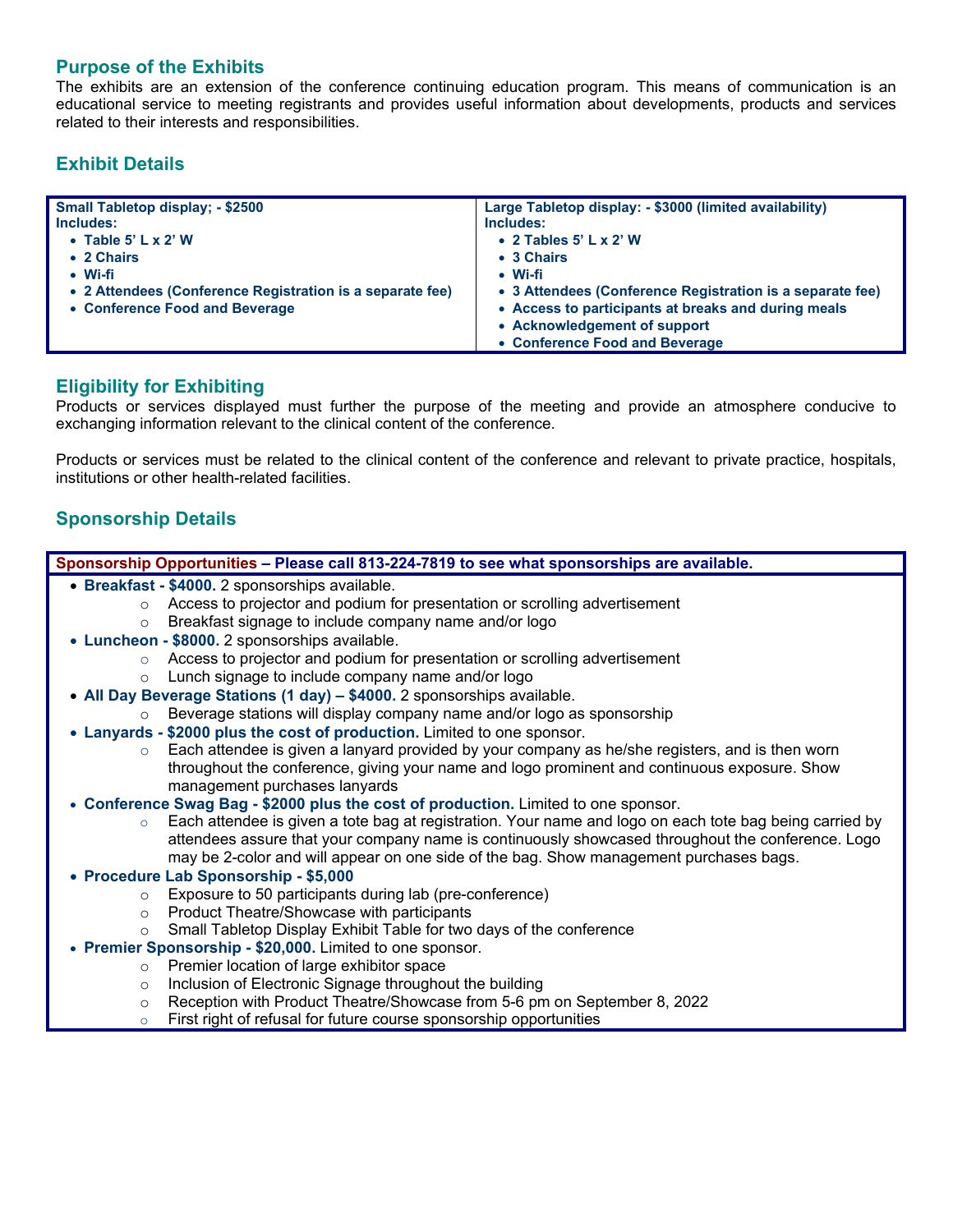# **Shipping Info:**

To ensure successful shipping of your instruments, equipment, and supplies to and from CAMLS, please follow the instructions below.

#### **Label Format**

Include the following information on all shipping labels:

CAMLS Attn: MCI Training Conference Hold for: Name and Company that is making the shipment 124 S. Franklin Street Tampa, FL 33602

#### **Loading & Delivery Area**

- Delivery and pickup access is on the Northside of the building located off of Florida Avenue or Franklin Street.
- All drivers should check in with security utilizing the intercom near the service door access.
- CAMLS has a loading and delivery area, but **not** a loading dock. Large equipment should be delivered on a truck with a lift to the ground. The inner dimensions of the delivery door are 63" wide x 82" tall. There is a "cuff" that holds the center post, which can be removed, if necessary, that will provide an additional 2" of height clearance.
- Please call the security desk, at 813.224.7908, with any delivery or pickup questions or issues.

#### **Incoming Shipments to CAMLS**

- Shipments may be received **3** days prior to the program start date. For deliveries outside of this period, please obtain pre-approval from the program coordinator to avoid additional charges.
- Either the client or the designated shipping company is responsible for unloading freight trucks. The client is also responsible for unpacking all shipments and removing crates from the CAMLS facility (CAMLS does not have adequate space to store crates).

#### **Outgoing Shipments from CAMLS**

- Clients are responsible for packing, correctly labeling and scheduling pickups for all outgoing shipments.
- The client or their designated shipping company must load freight trucks. CAMLS does not have shipping and handling staff.
- Shipments must be picked up within 3 days of program completion. For pickups planned outside of this period, please obtain pre-approval from the program coordinator to avoid additional charges.

#### *FedEx Express, FedEx Ground or UPS*

Please schedule a pickup when using FedEx Express, FedEx Ground or UPS and request a signature upon delivery/pickup. Properly label and package shipments, and include the client's contact information on the shipment, to avoid delays and ensure pickup at the scheduled time.

Please note that CAMLS (USF HPCC) is not responsible for any damaged, lost or stolen items.

# **Hotel Information**

Hyatt Place Tampa Downtown 325 N. Florida Avenue Tampa, FL 33602 1-813-616-1234

Single & Double Rate - \$179 Triple Rate - \$199 Quad Rate - \$209 Full Breakfast Buffet included

[https://www.hyatt.com/en-US/hotel/florida/hyatt-place-tampa-downtown/tpazd?corp\\_id=g-usac](https://www.hyatt.com/en-US/hotel/florida/hyatt-place-tampa-downtown/tpazd?corp_id=g-usac)